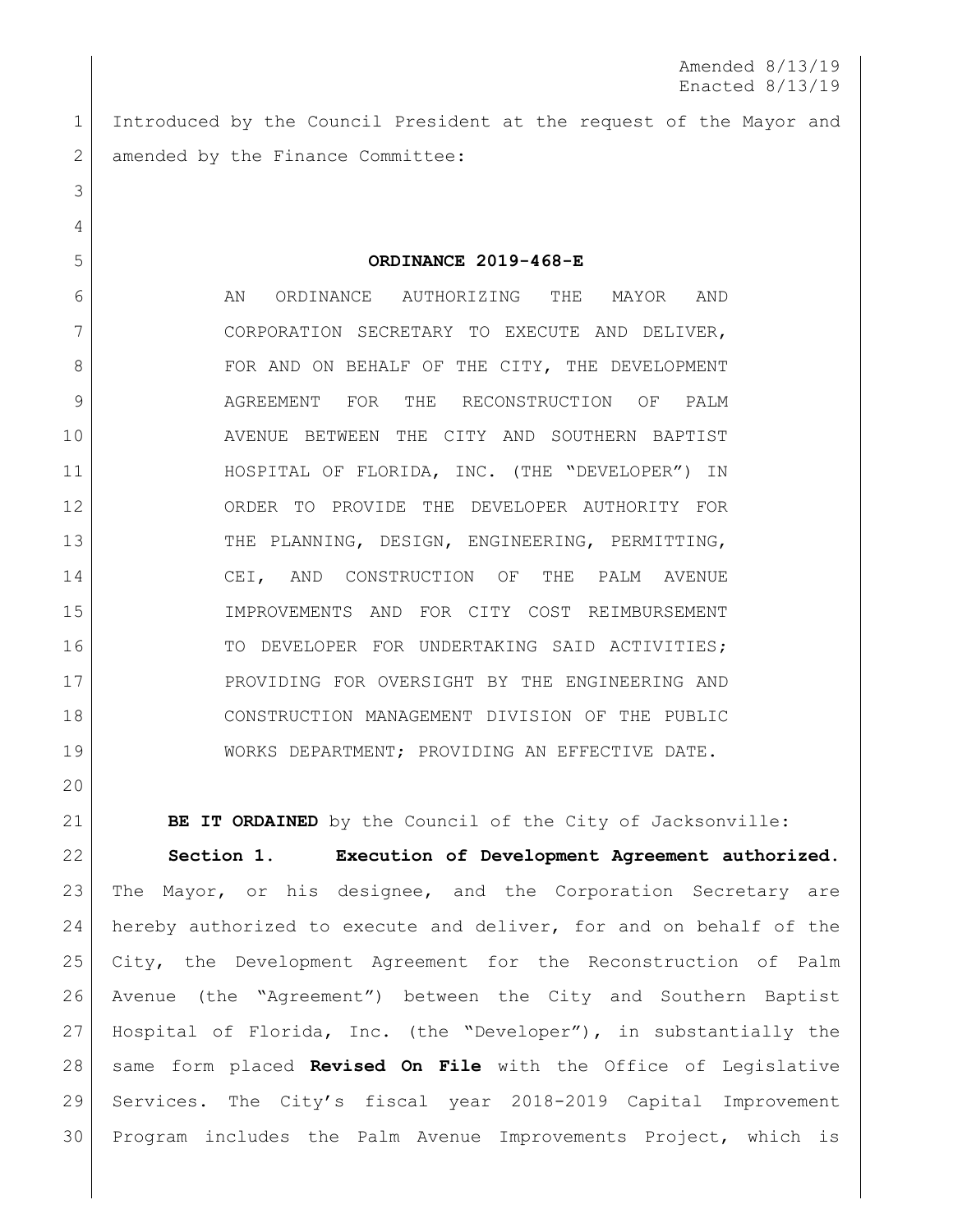## Amended 8/13/19

1 proposed for funding over a three year period. Fiscal year funding 2 in the amount of \$480,000.00 is currently appropriated for expenditure. Future years funding for fiscal year 2019-2020 and 4 fiscal year 2020-2021 in the amount of  $$2,210,000.00$  each year is proposed for appropriation during those applicable years. Total City funding for the Palm Avenue Improvements is proposed at \$4,900,000.00. Notwithstanding the proposed future year funding appropriations, the Developer hereby understands and acknowledges that future year funding appropriations are subject to City Council appropriation each fiscal year and there is no guarantee funding will be appropriated.

 **Section 2. Purpose**. The purpose of the Agreement is to 13 provide the Developer authority for the planning, design, 14 engineering, permitting, CEI, and construction of the Palm Avenue improvements and for City cost reimbursement to Developer for undertaking said activities. The Agreement will help facilitate the reconstruction of Palm Avenue and the development of the Developer's property, which is adjacent to City-owned right-of-way on Palm Avenue located between Prudential Drive and Gary Street. Improvements require an increase in the width of Palm Avenue from 60 feet to 100 feet, for which the right-of-way shall be donated by Developer. The Palm Avenue Improvements serve a public purpose as a means for the City to meet its infrastructure improvements and 24 public safety needs.

 **Section 3. Oversight.** Oversight shall be provided by the Engineering and Construction Management Division of the Public Works Department.

 **Section 4. Effective Date.** This ordinance shall become effective upon signature by the Mayor or upon becoming effective without the Mayor's signature.

 $-2 -$